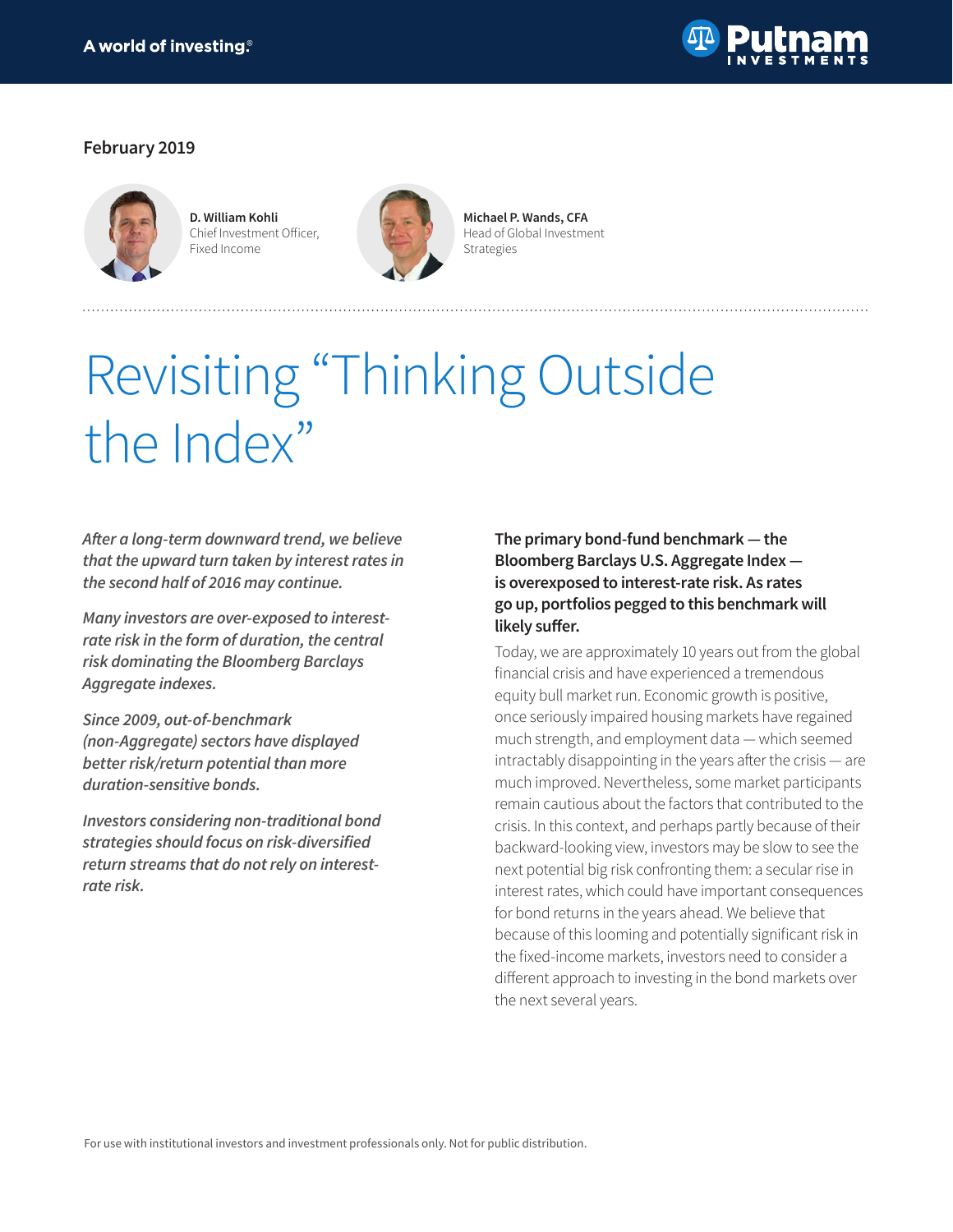#### **FIGURE 1**

# Spreads appear attractive in certain sectors outside the Agg

Current spreads relative to historical norms



Sources: Bloomberg, Putnam, as of 12/31/18. Data is provided for informational use only. Past performance is no guarantee of future results.

All spreads are in basis points and measure option-adjusted yield spread relative to comparable maturity U.S. Treasuries with the exception of non-agency RMBS and mezzanine CMBS, which are loss-adjusted spreads to swaps calculated using Putnam's projected assumptions on defaults and severities, and agency IO, which is calculated using assumptions derived from Putnam's proprietary prepayment model. Agencies are represented by Bloomberg Barclays U.S. Agency Index. Agency MBS are represented by Bloomberg Barclays U.S. Mortgage Backed Securities Index. Investment grade corporates are represented by Bloomberg Barclays U.S. Corporate Index. High yield is represented by JPMorgan Developed High Yield Index. CMBS is represented by both agency and non-agency CMBS that are eligible for inclusion in the Bloomberg Barclays U.S. Aggregate Bond Index; CMBS-Mezzanine pre-2007 spreads are represented by the same index using the AA, A, and BBB components. Average OAS for Mezzanine CMBS is only available from 2000–2007 and is therefore only displayed for that time period. Emerging-market debt is represented by the Bloomberg Barclays EM Hard Currency Aggregate Index. Non-agency RMBS is estimated using average market level of a sample of below investment grade securities backed by various types of non-agency mortgage collateral (excluding prime securities). Current OAS for mezzanine CMBS is estimated from an average spread among baskets of Putnam-monitored new issue and seasoned mezzanine securities, as well as a synthetic (CMBX) index. Agency IO is estimated from a basket of Putnam-monitored interest-only (IO) and inverse IO securities. Option-adjusted spread (OAS) measures the yield over duration equivalent Treasuries for securities with different embedded options.

# **Thinking outside the index is a more urgent exercise than ever**

In the post-crisis era, we have held the view that the Bloomberg Barclays Aggregate ("Agg") indexes (U.S. and Global), the benchmarks for trillions of dollars of investors' money, represent a diminished set of opportunities for fixed-income investors. Our expectation continues to be — and performance histories have typically supported — that more attractive forms of risk can be found outside these indexes. While investors in Agg-benchmarked products and generally longerduration portfolios did not achieve poor results in the

first four years after the financial crisis, the true risk of the Agg's composition began to emerge in the spring of 2013. With interest rates turning up from their historic lows, our thesis on the Agg — particularly its vulnerability to interest-rate risk — began to prove itself out, particularly after the U.S. Federal Reserve began to discuss "tapering" its bond-purchase program. Our concern is that investors could face similar performance challenges going forward as the Fed continues with the process of "normalizing" interest rates and winding down their balance sheet, while the European Central Bank begins tapering their quantitative easing program.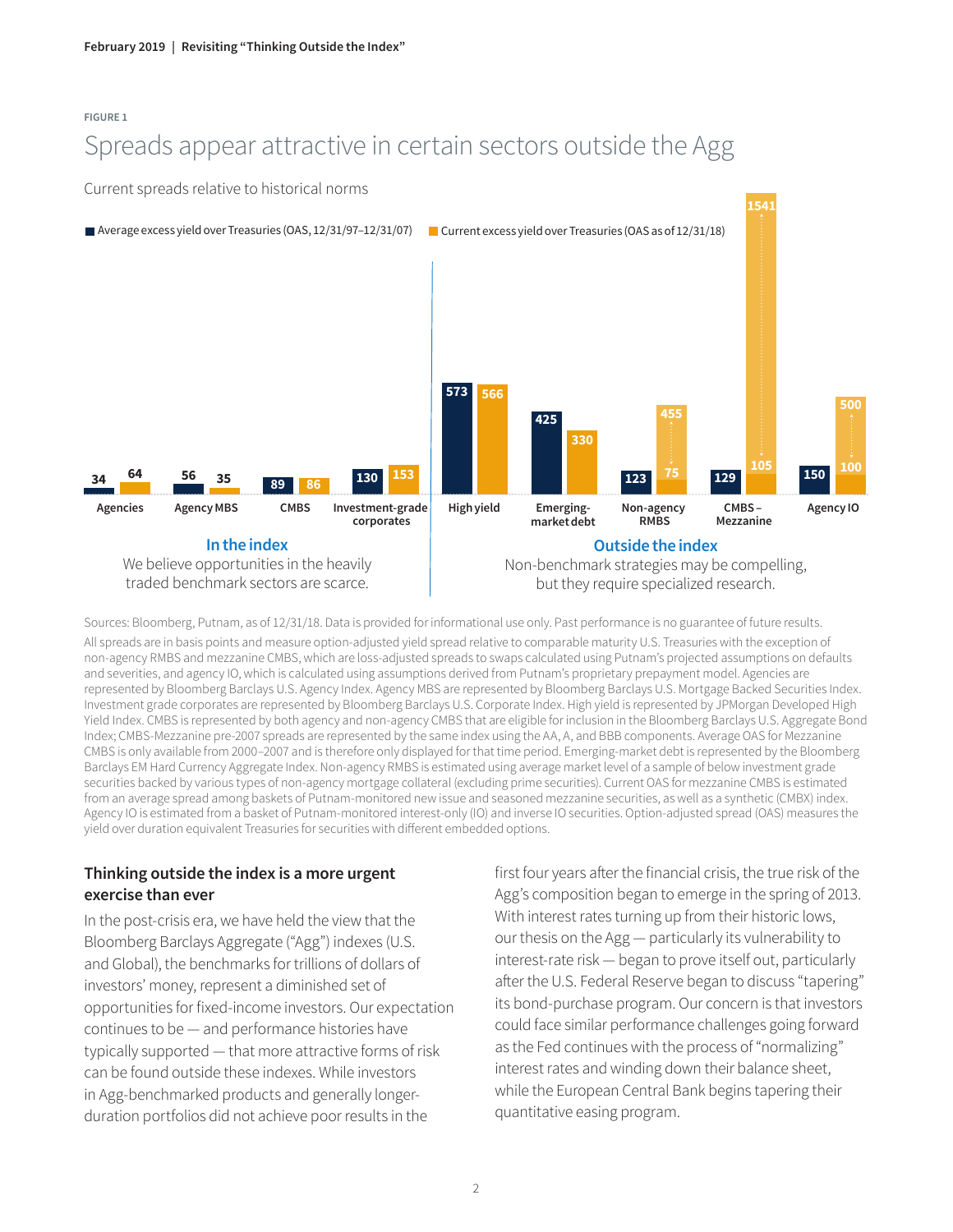|                                           | Annual total return |        |          |        |          |       |          |        |        |          |           |  |
|-------------------------------------------|---------------------|--------|----------|--------|----------|-------|----------|--------|--------|----------|-----------|--|
|                                           | 2009                | 2010   | 2011     | 2012   | 2013     | 2014  | 2015     | 2016   | 2017   | 2018     | 2009-2018 |  |
| <b>AGGREGATE INDEX</b>                    | 5.93%               | 6.54%  | 7.84%    | 4.21%  | $-2.02%$ | 5.97% | 0.55%    | 2.65%  | 3.54%  | 0.01%    | 3.48%     |  |
| <b>SECTORS WITHIN THE AGGREGATE INDEX</b> |                     |        |          |        |          |       |          |        |        |          |           |  |
| Agencies                                  | 1.95%               | 4.56%  | 4.86%    | 3.02%  | $-1.58%$ | 3.65% | $-0.36%$ | 2.27%  | 2.98%  | 0.52%    | 2.17%     |  |
| Investment-grade corporates               | 18.68%              | 9.00%  | 8.15%    | 9.82%  | $-1.53%$ | 7.46% | $-0.68%$ | 6.11%  | 6.42%  | $-2.51%$ | 5.92%     |  |
| Agency MBS                                | 5.75%               | 5.37%  | 6.23%    | 2.59%  | $-1.41%$ | 6.08% | 1.51%    | 1.67%  | 2.47%  | 0.99%    | 3.10%     |  |
| <b>CMBS</b>                               | 28.45%              | 20.40% | 6.02%    | 9.66%  | 0.23%    | 3.86% | 0.97%    | 3.32%  | 3.35%  | 0.78%    | 7.36%     |  |
| "OUT OF INDEX" OPPORTUNITIES              |                     |        |          |        |          |       |          |        |        |          |           |  |
| High-yield corporates                     | 58.21%              | 15.12% | 4.98%    | 15.81% | 7.44%    | 2.45% | $-4.47%$ | 17.13% | 7.50%  | 7.50%    | 12.16%    |  |
| Bank loans*                               | 51.61%              | 10.17% | 1.52%    | 9.66%  | 5.29%    | 1.60% | $-0.69%$ | 10.14% | 4.11%  | 0.47%    | 8.57%     |  |
| Emerging-market debt                      | 35.61%              | 10.93% | 5.77%    | 18.14% | $-2.66%$ | 3.13% | $-0.18%$ | 9.00%  | 9.61%  | $-3.02%$ | 8.12%     |  |
| Non-agency RMBS                           | 34.25%              | 25.90% | $-6.92%$ | 26.93% | 10.19%   | 8.09% | 3.24%    | 6.32%  | 12.69% | 4.21%    | 11.85%    |  |

# **FIGURE 2** Historical returns reveal "out of index" opportunities

Sources: Bloomberg, Amherst Securities. Indexes are unmanaged and do not incur expenses. You cannot invest directly in an index. Past performance is not a guarantee of future results.

Bank loans are represented by S&P/LSTA Leveraged Loan Index. 1

In the years since the financial crisis, spreads in various fixed-income sectors have tightened dramatically from their historically wide levels, retracing much of the widening that occurred in the 2008 period. Figure 1 shows longterm average spreads versus spreads at the end of 2018. Of course, spread compression during this period led to historically large returns for virtually all fixed-income asset types (Figure 2).

As Figure 2 shows, 2013 marked a watershed moment for index versus non-index sectors in fixed income. With the exception of emerging-market bonds — which, during the second half of 2013, experienced a strong downdraft due to foreign investor outflows amplified by currency weakening — out-of-index sectors soared while the Agg suffered. In 2013, the Agg delivered a return of -2.02%, marking the first calendar year that the index was in negative territory since 1999. More recently, interest rates began rising in December 2016 and accelerated in the aftermath of Donald Trump's election victory, as investors pondered upside growth outcomes and a rise in inflation due to potential expansionary U.S. fiscal policy. Although the Agg posted a modest positive return, the out-of-index sectors posted healthy returns for the year.

# **The significance of the Agg**

Before we say more about the opportunities outside of the index, it is worth exploring the Agg itself, to describe its basic components and to identify the roots of its current vulnerabilities.

The Bloomberg Barclays U.S. Aggregate Bond Index continues to be a central reference point for bond investors — a benchmark with widespread acceptance, comparable with the S&P 500 or the Russell 2000 in the equity world. The Agg comprises approximately \$20 trillion worth of bonds, based on current market value, and is designed to include a broad landscape of domestic, investment-grade fixed-income sectors, from U.S. Treasuries and agency issues to mortgage-backed and asset-backed securities (MBS and ABS).

Replicating this basic structure in a global context, the Bloomberg Barclays Global Agg is an even more vast index of government, corporate, and securitized debt, with a market value of approximately \$50 trillion. Moreover, both indexes still have low average yields in today's environment, a narrow average spread, and a good deal of duration, primarily as a result of central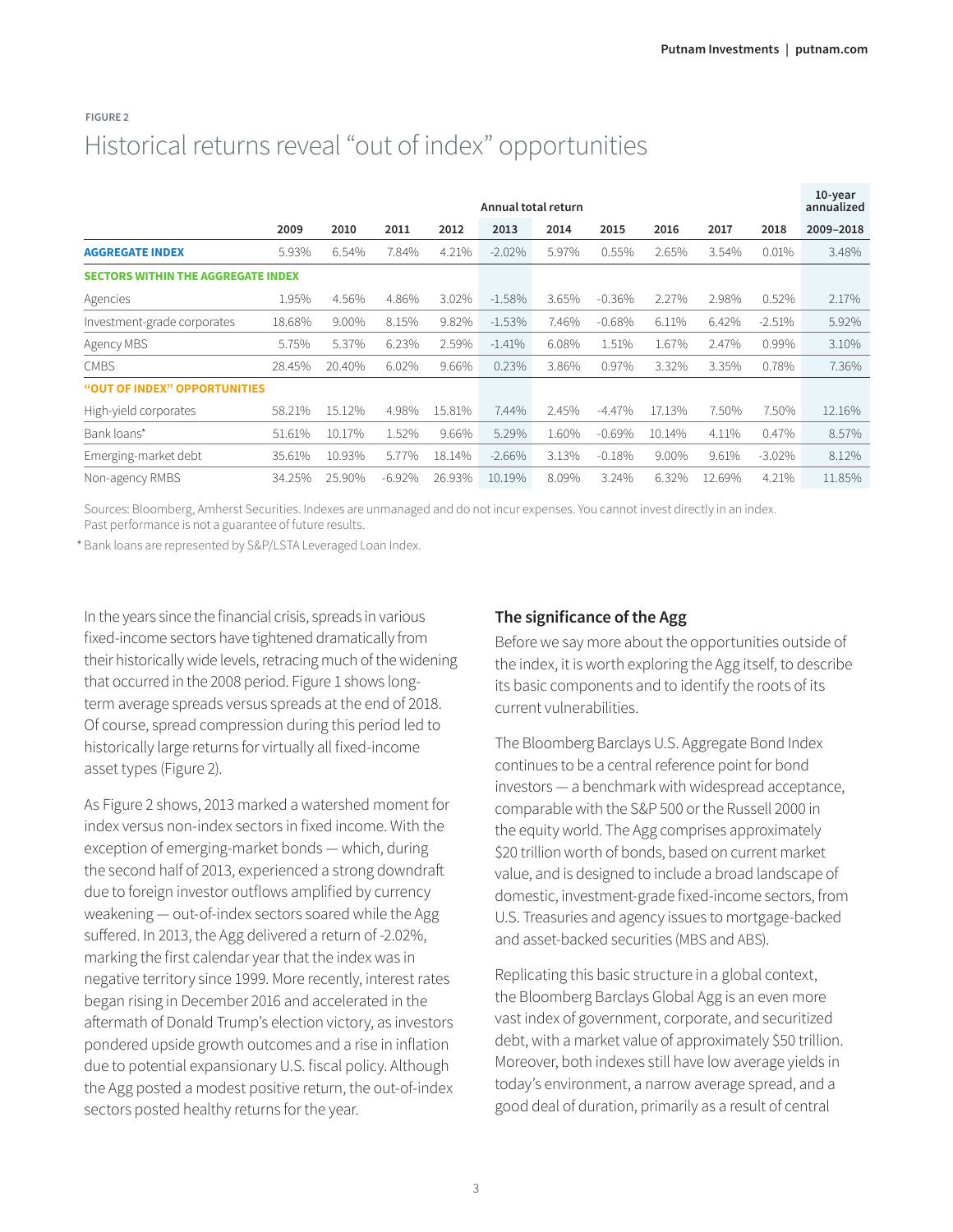# **FIGURE 3** Key benchmark characteristics

Approximately 70%–80% of the Agg indexes are composed of government securities (Treasuries, agencies, and MBS)



**Bloomberg Barclays U.S. Aggregate Bond Index Bloomberg Barclays Global Aggregate Bond Index**



Sources: Bloomberg, Putnam, as of 12/31/18.

# How the U.S. government came to support the largest sectors in the Agg

We have recently lived through a period of substantial government intervention in bond markets. This intervention began as an emergency response by the U.S. Federal Reserve to the financial crisis, starting with massive asset purchases aimed at adding liquidity and stabilization to the market. Consider these actions:

| Nov '08-Mar '10     | The Fed purchased \$1.25 trillion of agency MBS, representing about 25% of the outstanding market.                                                                                                                                       |
|---------------------|------------------------------------------------------------------------------------------------------------------------------------------------------------------------------------------------------------------------------------------|
| Oct '10-Jun '11     | The Fed implemented a second round of quantitative easing (QE), purchasing \$600 billion in U.S. Treasuries.                                                                                                                             |
| Oct '11-Dec '12     | The Fed's "Operation Twist" used proceeds from maturing holdings and the sales of short-term debt to purchase<br>intermediate- and long-term Treasuries in an effort to drive down longer-term rates.                                    |
| Sept '12            | The Fed announced a third round of QE, this time targeting the MBS market, with monthly purchases of up to<br>\$40 billion.                                                                                                              |
| Dec '12             | The Fed replaced its expiring Operation Twist program with an additional round of easing that was authorized to<br>purchase up to \$45 billion a month in longer-term Treasury debt.                                                     |
| Jan <sup>3</sup> 14 | The Fed began scaling back its bond-buying stimulus at a pace of \$10 billion per month (composed of a \$5 billion<br>cut in its monthly purchase of MBS and a \$5 billion reduction in its monthly purchase of longer-term Treasuries). |
| Oct '14             | The Fed's monthly bond purchase program concluded.                                                                                                                                                                                       |

This dramatic, one-sided market activity has produced massive distortion, which we detect in the relative overvaluations of Agg sectors that were targets of Fed purchases. Because the prices of many security types in the Agg have been propped up by artificial demand, they offer little upside potential, in our view, but great downside potential. We see this as a substantial risk as the Fed pursues a rate tightening cycle and a potential reduction of its balance sheet.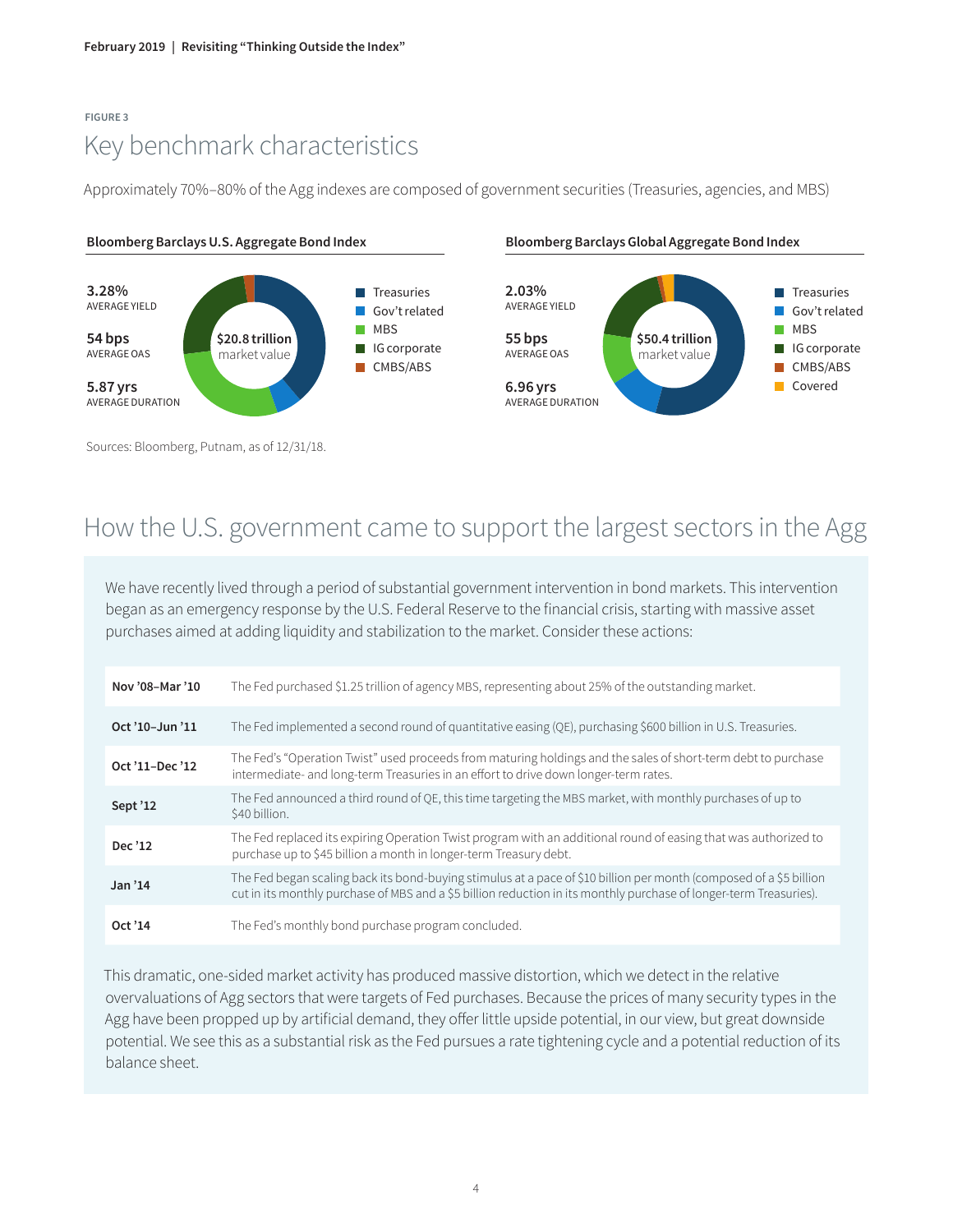bank intervention in government bond markets around the world with various quantitative easing programs (Figure 3 and sidebar on page 4).

The U.S. Agg is the benchmark for multi-billion dollar institutional accounts as well as scores of mutual funds that seek to gain exposure to the U.S. fixed-income universe. Many active bond strategies and funds are designed to substantially track the performance of the Agg, with fund managers seeking to add alpha — or outperformance of the index by virtue of skill — by overweighting or underweighting its sectors. In addition, passive index managers seek to replicate the Agg's performance as precisely as possible and essentially provide the investor with beta exposure.

While the Agg is likely to remain a key benchmark of the bond market, we believe that following the financial crisis, an approach to fixed-income investing that allocates by risk factors and seeks exposure outside the index can be of particular value to investors and can be a complement to traditional benchmark-oriented bond investing.

### **An outmoded view of risk**

For many fixed-income investors, risk is often viewed as a portfolio's deviation from the index. Subscribing to this view, a portfolio manager's benchmark-relative decisions about which sectors, credit qualities, maturities, or industries to overweight and underweight drive all meaningful metrics of risk and return, including tracking error, alpha, and information ratio.

The Bloomberg Barclays Aggregate Bond indexes are generally thought to be proxies for the broad fixedincome market, and conventional wisdom is that outperforming the benchmark can only be achieved by assuming a greater degree of risk, i.e., by looking moderately unlike the benchmark. While we think there are good reasons for a portfolio to look less like a benchmark such as the Agg — which currently offers a relatively paltry yield for a substantial amount of duration risk (Figure 4) — we don't think this difference alone makes a portfolio riskier. In fact, we believe that a portfolio's risk-adjusted return potential improves by investing outside of traditional indexes.

# Four types of fixed-income risk

### **1 INTEREST-RATE RISK** (also called term structure risk)

#### **What will the value of my dollar be?**

Interest-rate risk refers to the yield curves that exist in different rate markets around the world, and typically involves the relationship between short- and long-term rates, monetary policy, and the value of one's currency. Anticipating the changing shape of yield curves or the relative value of currencies can be an important source of alpha.

# **2 CREDIT RISK**

#### **Will I get my dollar back?**

Credit risk is perhaps best exemplified by corporate bonds, bank loans, and emerging-market debt, as well as mortgage credit, such as CMBS or non-agency RMBS. To analyze credit risk, one must focus intensely on the borrowers and their ability to meet their obligations under a wide variety of economic conditions, as well as the relative attractiveness of the yield on their debt.

# **3 PREPAYMENT RISK**

#### **When will I get my dollar back?**

This risk reflects the ability of a bond issuer or homeowner to pay off principal before the stated maturity date, typically done in a falling-rate environment. When principal is prepaid, bondholders have to find new investments often at lower interest rates. Understanding prepayment dynamics is an important facet of active fixed-income investing, particularly with respect to different types of MBS.

# **4 LIQUIDITY RISK**

#### **Will there be enough dollars in the system for me to recoup my dollar?**

Liquidity refers to the risk associated with the ability to trade a security in a reasonable amount of time. This risk can stem from either the security type (e.g., U.S. Treasury notes are highly liquid versus emerging-market bonds issued in local currencies) or market volatility.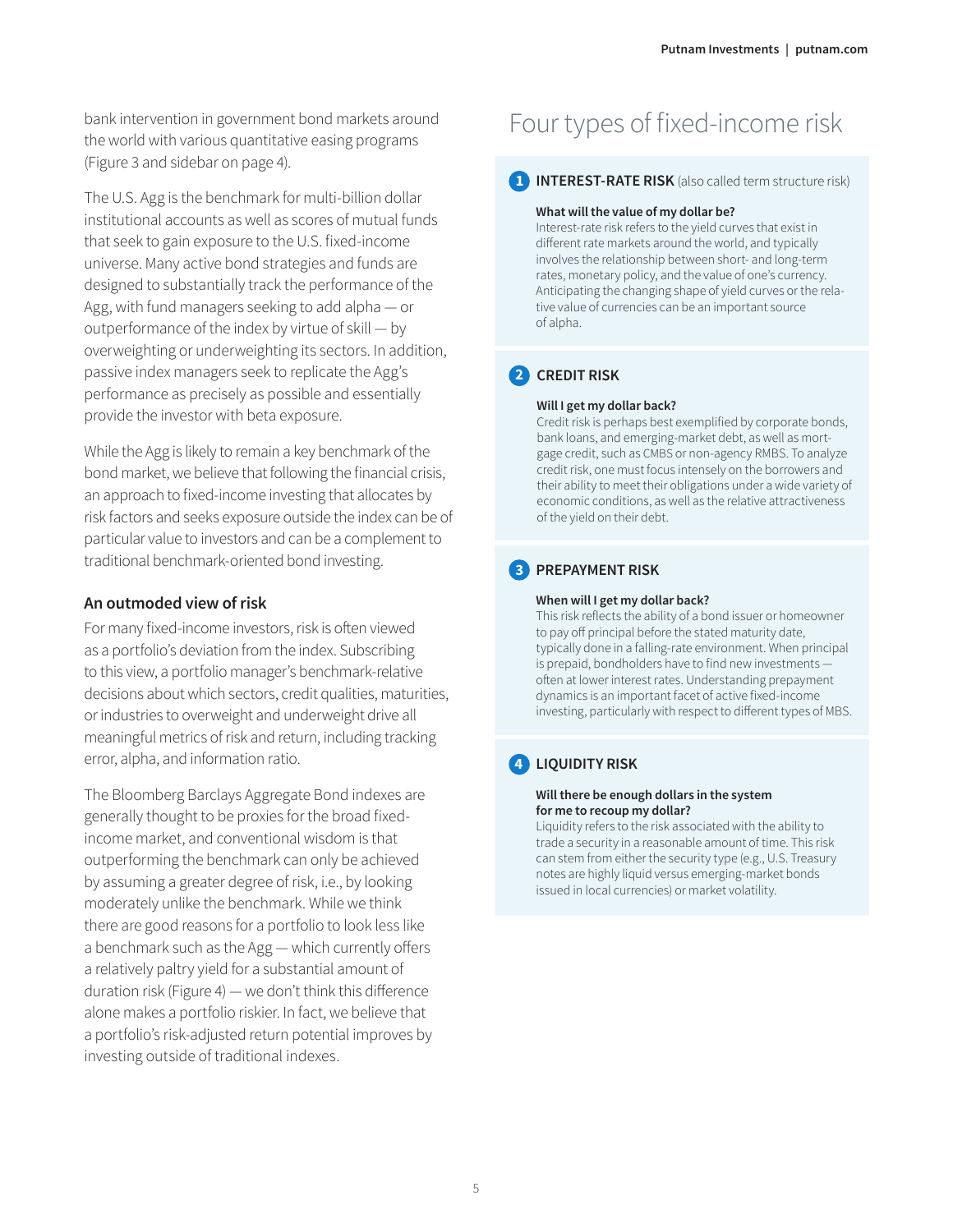Of course, this view assumes a different understanding of risk in fixed income — a broader view that goes beyond the traditional risk categories such as duration and sector-based positioning.

### **Our view of fixed-income risk**

We have a substantially different view of fixed-income risk than the traditional sector-based approach. First, we believe fixed-income investing should be divided into four categories: credit risk, interest-rate risk (commonly called duration or term structure risk), prepayment risk, and liquidity risk (see sidebar). Different asset types may display different combinations of these risks, or be mostly aligned with just one of them, but our view also suggests that having exposure to different assets or asset types in a portfolio does not necessarily diversify the portfolio.

Our investment process breaks down each of the four major risks at the security level and uses that analysis as the basis for portfolio construction. When we filter the Agg through this understanding of risk, we find that currently over 90% of the risk in the index is interest-rate risk, while the remaining is credit and prepayment risk. Liquidity risk, although difficult to quantify, is embedded in the Agg

sectors to various degrees. The reason why we believe the Agg is unattractive today is because the index is composed of almost entirely of one form of risk — interest-rate risk which we believe is a particularly difficult place to make money in an environment in which interest rates continue to move higher.

## **Underrepresented risks**

There are a number of areas that we believe offer the potential for diversifying away from interest-rate risk. Importantly, these sectors all share a common characteristic: They tend to be relatively smaller sectors yet still provide the size and liquidity necessary for most investors to add value to portfolios. What's more, they offer significant opportunities to active fixed-income managers in the form of higher yields and potentially higher expected returns (see Figure 1). These include sectors of the market such as high-yield corporates, emerging-market debt, mezzanine CMBS, non-agency RMBS, and collateralized mortgage obligations (CMOs). By focusing on these sectors, we believe that investors are being appropriately compensated for taking credit, prepayment, and liquidity risk, versus just being primarily exposed to interest-rate risk.

#### **FIGURE 4**

# Bloomberg Barclays U.S. Aggregate Index: Historical yield vs. duration

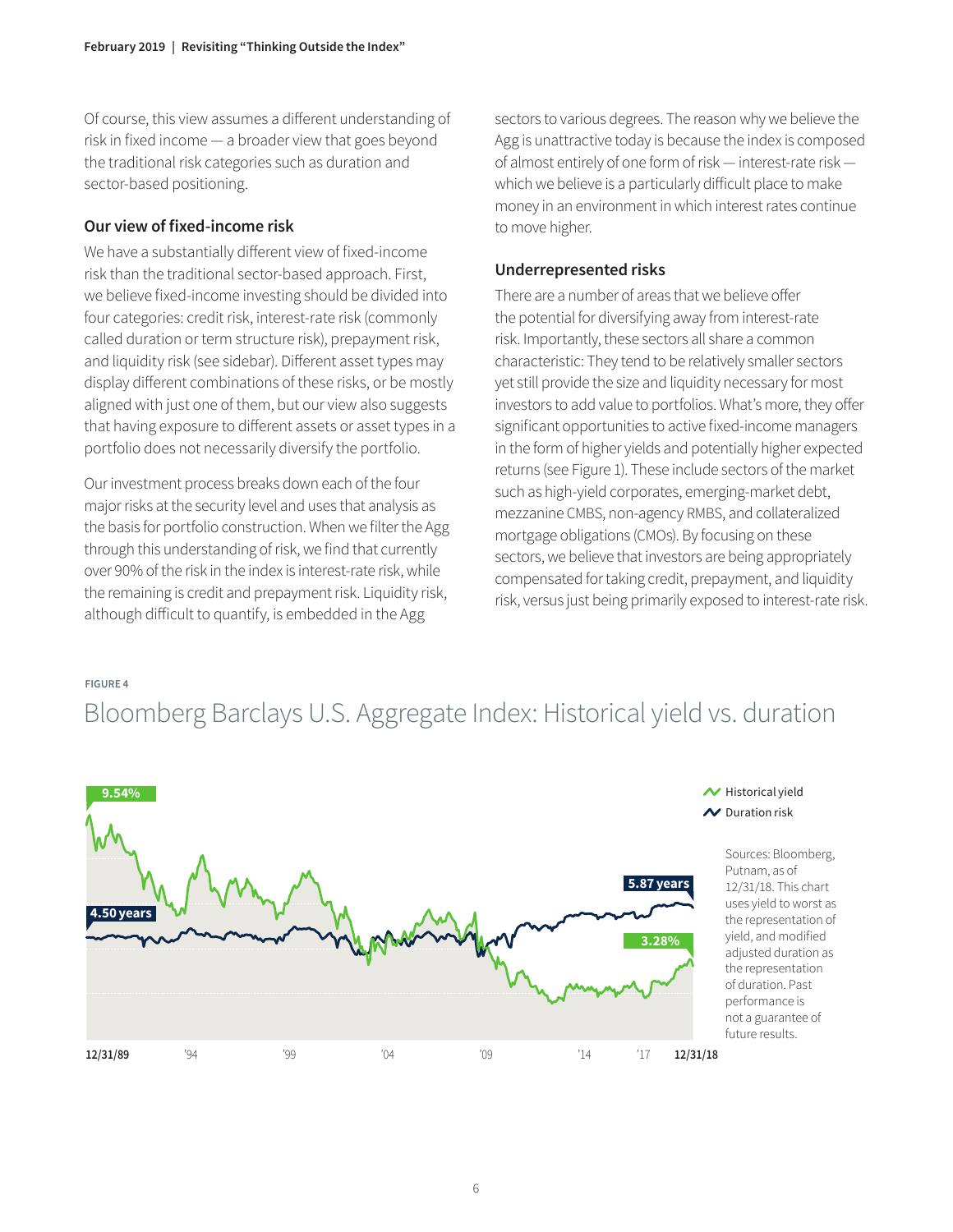In general, we see more value in the \$6+ trillion worth of fixed-income securities that lie outside the Agg, along with some of those sectors in the Agg that have not been targets of government intervention (namely, CMBS and investmentgrade corporates). While those sectors of the Agg that have been the focus of the Federal Reserve's quantitative easing program (i.e., agency debt and agency MBS) are now trading at spreads that are near or below their longterm pre-crisis averages, other sectors of the market that fall outside the traditional benchmarks (e.g., non-agency RMBS and some sectors of the CMO market such as agency IOs) still trade at significantly wider spreads. In many cases, these spreads are wider than they were prior to 2008. The key here is that the sources of risk inherent in these sectors are far more diverse and much less contingent on declining interest rates to fuel returns.

### **Non-agency RMBS/Agency CRTs**

U.S. non-agency residential mortgage-backed securities (RMBS) represent an example of one of the opportunities available to active managers willing to look beyond the traditional benchmarks. As securities that lack government support through quantitative easing, U.S. non-agency RMBS returns are driven primarily by credit risk rather than interest-rate risk, making them significantly less sensitive to changing interest rates than the vast majority of the securities in the Agg.

The so-called "legacy" non-agency RMBS market (including prime, pay option ARM, Alt-A, and subprime loans) is less than half the size of the U.S. high-yield corporate bond market and shrinking at a pace of about 10%–15% per year. Despite a strong rally in the sector and the fact that housing market fundamentals have continued to improve in many formerly depressed parts of the country, many of the bonds in the non-agency RMBS space remain attractive.

While we believe that the non-agency RMBS market will continue to shrink, we believe the agency credit risk transfer (CRT) market that Fannie Mae and Freddie Mac launched in 2013 will continue to grow in size. CRTs are backed by a reference pool of agency mortgages, but unlike regular agency pass-throughs, the principal invested in CRTs is not backed by Fannie Mae or Freddie Mac. To compensate investors for this risk, CRTs offer higher yields than conventional pass-through securities. Similar to CMBS, CRTs are structured into various tranches offering different levels of risk and yield based on the underlying reference pool. The growth and success of this market should encourage further steps by policymakers to reduce taxpayer exposure while maintaining broad access to mortgage credit.

### **Mezzanine CMBS**

The commercial mortgage-backed securities (CMBS) market may be more familiar to fixed-income investors. It has been part of the Agg since the late 1990s, although it is a relatively small component representing less than 2% of the index. Given the structure and subordination of the CMBS market, the CMBS portion of the index is dominated by securities rated AAA. However, when we consider the most recent spreads available in the market place, we believe better opportunities exist further down the capital structure in CMBS mezzanine tranches, bonds that are primarily rated BBB- by the ratings agencies. Like the RMBS market, returns in mezzanine CMBS are more driven by credit risk, as the ultimate performance of the bonds is dependent on the underlying pool of commercial real estate loans. It is worth noting that the vast majority of these bonds are not included in the index since they are classified as Rule 144A securities. Unlike RMBS, there is an active new-issue market for CMBS, with securities offering different risk/reward characteristics depending on the seniority of the tranche.

### **CMO interest-only (IO) securities**

We also find value in areas of the interest-only agency collateralized mortgage obligations (CMO IOs) market. Like an agency MBS pass-through, agency CMOs have the backing of a federal agency — either Fannie Mae, Freddie Mac, or Ginnie Mae. CMOs are created from a portion of the cash flow of an agency MBS pass-through. Two of the most common CMO structures are interest-only (IO) and principal-only (PO). As their names suggest, CMO IOs receive the interest payments on an underlying mortgage pass-through, while the CMO POs receive the principal payments. The value of an IO or a PO is directly influenced by the timing of mortgage payments and prepayments. In the case of an IO, slower prepayments are a benefit to the bondholder and faster prepayment activity has a negative impact. The opposite is true for investors who purchase POs.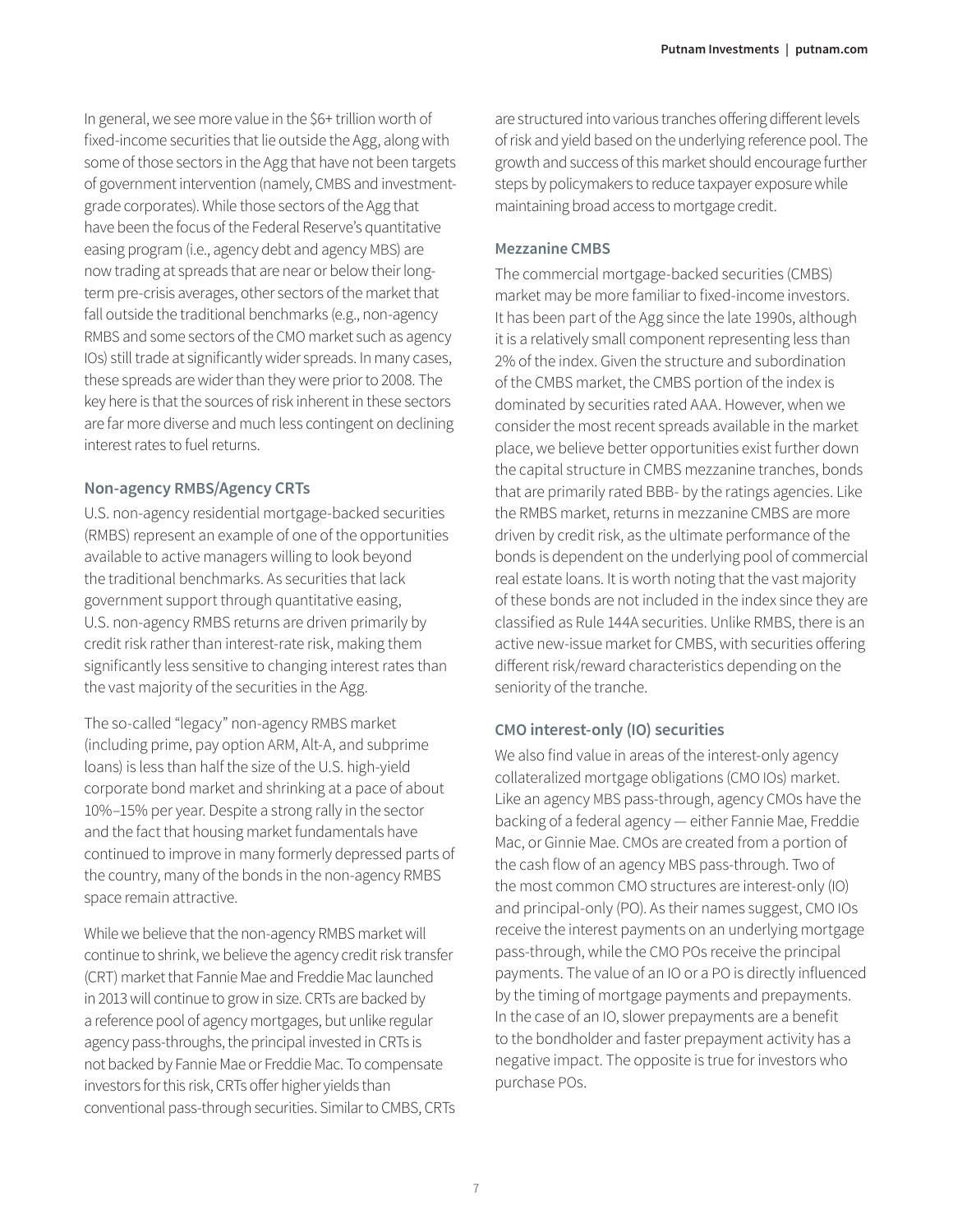CMO IOs can be attractive for two reasons. First, they currently offer yields at relatively attractive spreads over Treasuries. But they also offer the chance to add alpha by understanding the dynamics of prepayments (i.e., the refinancing activity of the underlying homeowners). When a CMO IO is bought or sold, its price is calculated by taking into consideration an assumed rate of prepayments, based on model estimates. As with any type of mortgage-backed security, the yield of the security (at any given price) is sensitive to changes in prepayment speeds; however, for an IO (or PO) this sensitivity is magnified due to the nature of the cash flows of the security. If prepayments proceed more slowly than the assumed rate, then the CMO IO becomes more valuable because the interest payments will be based on higher principal amounts than originally assumed. (Slower prepayments correspondingly lower the value of the CMO POs.)

Prepayment rates can vary for a number of reasons. The most common factor is interest rates: As mortgage rates fall, more homeowners typically are induced to refinance. However, today, interest rates are projected by many to rise, making refinancing less attractive for many borrowers. Perhaps even more importantly, the residential mortgage lending channel remains constrained, which is a positive for IO holders as the constraints in lending make it more difficult for borrowers to obtain a new loan.

### **Analyzing excess returns**

Diversification outside the Aggregate Index is desirable, but it is not the only portfolio objective, as investors generally want to focus on maximizing returns in the context of managing risk. For many of the out-of-index opportunities that we focus on, particularly non-agency RMBS, CMBS, and agency IOs, the risk-adjusted return story is particularly compelling as we look back at excess returns over the current recovery period through December 31, 2018 (Figure 5).

As the data in Figure 5 show, the prepayment subsector of securitized debt was among the top-performing areas, though it did present investors with correspondingly high levels of volatility. On the other hand, the non-agency RMBS and CMBS credit subsectors displayed some of the best risk-adjusted returns — with substantially higher information ratios than those of investment-grade bonds or equities. It is worth noting that bank loans (as mentioned before, a very popular "out-of-index" asset class, as evidenced by the significant inflows into this area from both retail and institutional investors) also had an information ratio of 1.58 during this period, which compares favorably with securitized subsectors.

Adjusting the lens to the five-year period ended December 31, 2018, which covers a time frame where volatility was quite elevated, the securitized sectors continued to display competitive risk-adjusted returns (Figure 6).

#### **FIGURE 5**

# Returns in the post-crisis period

Strongest risk-adjusted results have been in CMBS credit and non-agency RMBS

| <b>Since 2009</b> | <b>INV</b><br>GR | HI YLD | Loans | AAA  | AA   | A    | <b>BBB</b> | BB   | в    | <b>CCC</b> | EM.<br><b>HFX</b> | S&P              | NA.<br><b>RMBS</b> | Agency<br>10 | <b>CMBS</b> | Agency<br>MBS |
|-------------------|------------------|--------|-------|------|------|------|------------|------|------|------------|-------------------|------------------|--------------------|--------------|-------------|---------------|
| Annual excess     | 2.90             | 8.81   | 8.57  | 0.51 | 1.81 | 2.80 | 4.14       | 7.77 |      | 7.55 11.71 |                   | 5.60 13.12 10.74 |                    | 12.05        | 9.89        | 0.29          |
| Annual vol        | 4.00.            | 863    | 5.43  | 0.98 | 2.86 | 4.15 | 5.36       | 7.21 |      | 8.06 12.72 | 7.08              | 13.61            | 5.23               | 13.13        | 6.41        | -45           |
| Info ratio        |                  |        | 1.58  | 0.52 | 0.63 | 0.68 | 0.77       | 1.08 | 0.94 | 0.92       | 0.79              | 0.96             | 2.05               | 0.92         | -54         | 0.20          |

Information ratio is a risk-adjusted measure of portfolio performance relative to benchmark performance. It is calculated as the average relative return divided by the tracking error over a given period. Higher information ratio means better portfolio performance relative to benchmark performance on a risk-adjusted basis.

Sources: Bloomberg, Putnam, as of 12/31/18. For illustrative purposes only. BBG indices include: BBG U.S. Corporate Index, BBG U.S. High Yield Index, BBG U.S. Aggregate: AAA, BBG U.S. Aggregate: AA, BBG U.S. Aggregate: A, BBG U.S. Aggregate: BBB, BBG U.S. Aggregate: BB, BBG U.S. Aggregate: B, BBG U.S. Aggregate: CCC, and the BBG EM USD Sovereign Indices. Loans are represented by S&P/LSTA Leveraged Loan Index. Where there is no available representative index, data is based on a universe of securities selected by Putnam that are representative of various fixed-income sectors and subsectors within the mortgage market. Indexes are unmanaged and do not incur expenses. You cannot invest directly in an index.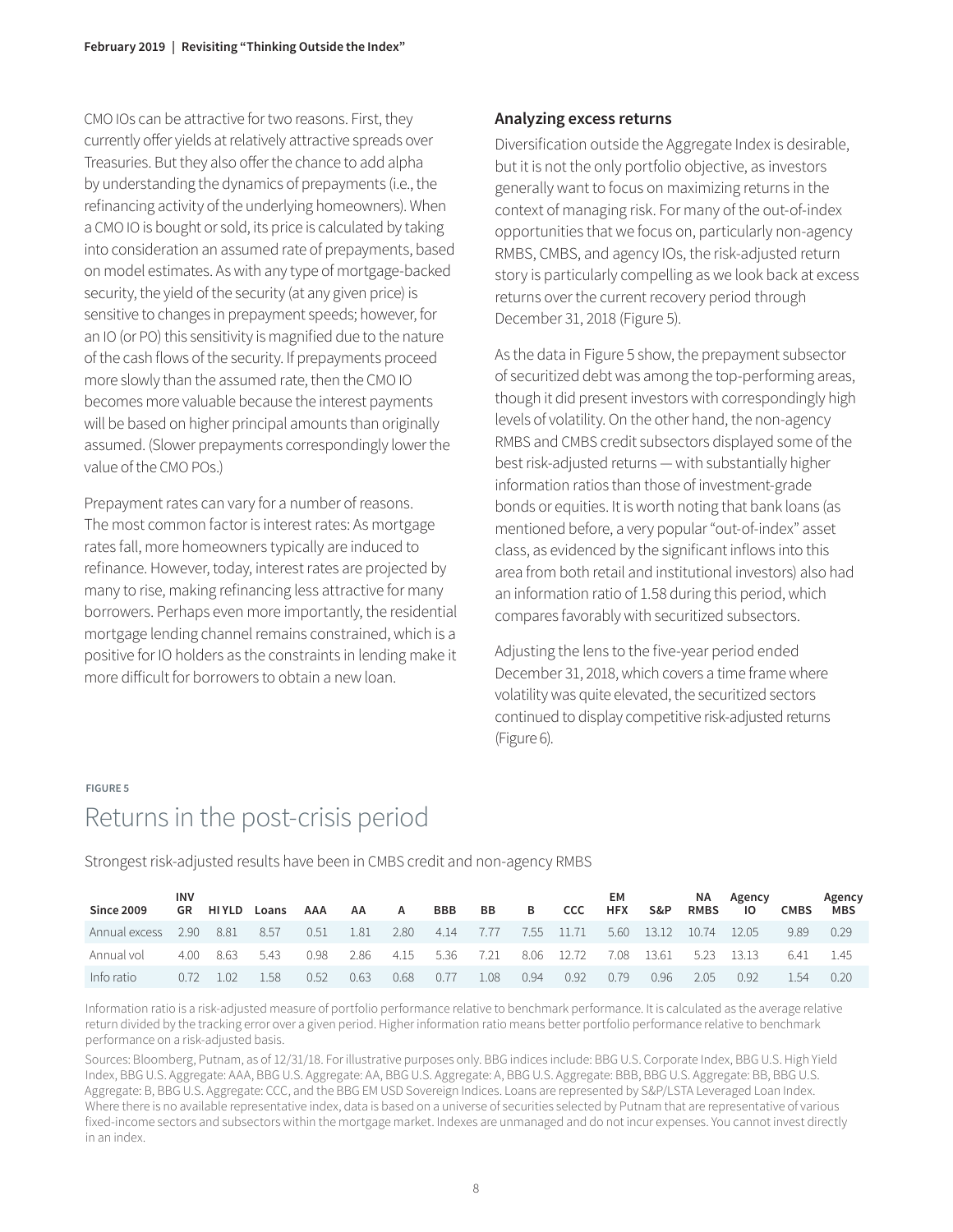# **FIGURE 6** Securitized debt returns without the first leg of the market recovery

Prepayment risk securities may do increasingly better should rates rise

| Past 5 years  | <b>INV</b><br>GR. |      | HIYLD Loans | AAA  | AA   | A    | <b>BBB</b> | BB   | B    | <b>CCC</b> | EM.<br><b>HFX</b> | S&P   | NA.<br><b>RMBS</b> | Agency<br>10 | <b>CMBS</b> | Agency<br><b>MBS</b> |
|---------------|-------------------|------|-------------|------|------|------|------------|------|------|------------|-------------------|-------|--------------------|--------------|-------------|----------------------|
| Annual excess | 0.52              | 1.90 | 3.06        | 0.27 | 0.69 | 0.47 | 0.57       | 2.13 | 1.47 | 2.26       | 1.88              | 8.50  | 7.65               | 1.10         | 2.58        | (0.34)               |
| Annual vol    | 2.38              | 5.77 | 2.71        | 0.47 | 1.34 | 2.03 | 3.46       | 4.87 | 5.73 | 9.22       | 4.72              | 10.95 | 3.56               | 6.90         | 3.43        | - 1.35               |
| Info ratio    | N 22              | U 33 | 113         | 0.58 | 0.51 | 0.23 | 0.17       | 0.44 | 0.26 | 0.25       | 0.40              | 0.78  | 2.15               | 0.16         | 0.75        | (0.25)               |

Sources: Bloomberg, Putnam, as of 12/31/18. For illustrative purposes only. Calculations are based on index data and a broad universe of securities selected by Putnam that are representative of various fixed-income sectors and subsectors within the mortgage market. Indexes are unmanaged and do not incur expenses. You cannot invest directly in an index.

#### **Unconstrained bond funds: Assessing the options**

As the Fed has now raised interest rates seven times in the past two years, investors continue searching for suitable bond-fund alternatives — specifically, alternatives that do not rely on falling rates to drive returns. Indeed, when rates began to move higher in 2013, triggered by the Fed's announcement of its intention to taper its economic stimulus, bond funds broadly seized up and went into redemption mode (Figure 7). While taxable bond flows were more stable during the risingrate period during the second half of 2016, the total return experience was weak for interest-rate-sensitive portfolios, as evidenced by the Agg losing approximately 2.5%.

Investors will need to do the appropriate research in the "non-traditional" space, as their defining characteristic of being able to "go anywhere" can complicate the process of making informed investment decisions. On close examination, we found that while many of these strategies give their managers the latitude to invest in an "unconstrained" fashion (including from the standpoint

of their duration positioning), many continue to rely heavily on managing strategies with a duration that is not unlike that of the traditional bond benchmarks themselves. The consequences of this became quite apparent in 2013 as well as when rates backed up during the summer and fall of 2016.

In our opinion, the critical feature that investors should assess is how comprehensive a view an unconstrained bond fund manager takes of the fixed-income markets. As non-traditional, unconstrained managers hold out the promise of diversification, we contend that they must have the ability, as well as the proven track record, to take advantage of the full array of fixed-income risks. In an unconstrained bond fund, one doesn't want to just "go anywhere." Rather, the goal is to find what an investor needs to in order to source the desired level of income and capital preservation potential — which can be a challenging exercise in a world of low yields and potentially rising rates.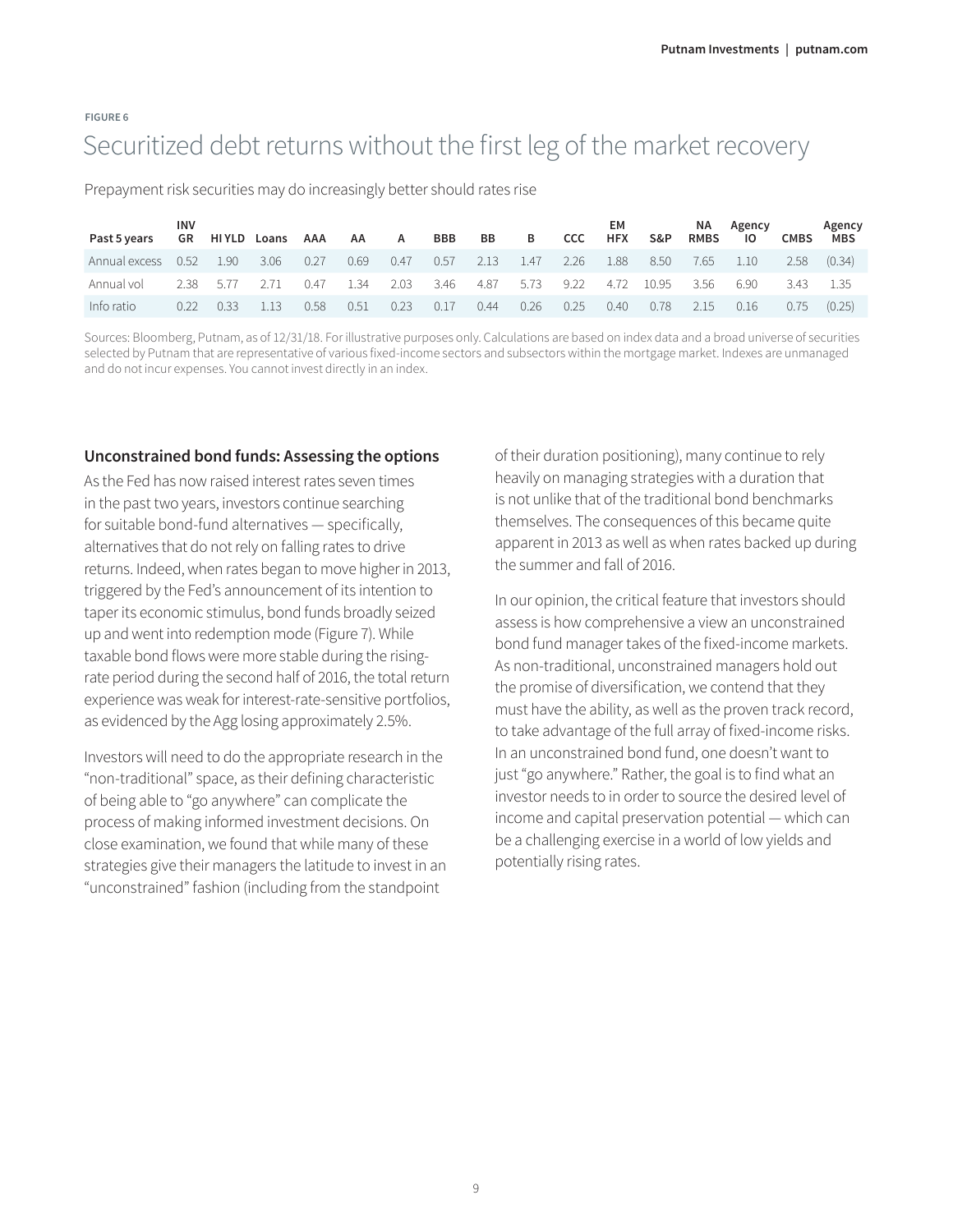### **Risk-based approach to fixed-income investing**

We believe the most favorable approach to fixedincome investing is one that targets opportunities across the global bond markets, both inside and outside broad indexes like the Agg, while allocating exposure toward those investments we view as attractive in terms of risk and relative value. In today's investment environment, interest rates are still being maintained at an artificially low level in a number of developed markets. Consequently, we believe the risks associated with those market sectors, consisting primarily of interestrate risk, are not commensurate with those sectors' return prospects. In our view, this is particularly the case for investors whose allocations are constrained in accordance with the government-heavy Agg.

The variety and complexity of global markets provide a broad range of opportunities for those with the skills and resources to discern them. It requires a multidimensional approach going beyond the traditional notion of "diversification by sector" that is embodied in the Agg. A team-based, specialist-driven approach allows investment managers to seek out the best risk/reward characteristics across the four fixed-income risks that we have discussed (interest rate, credit, prepayment, and liquidity risk). We believe that this approach is superior to a more traditional fixed-income approach that is largely built on macro and broad sector calls.

#### **FIGURE 7**

# As rates rose on expectations of Fed tapering, bond funds began to hemorrhage assets



Sources: BofA U.S. Treasury Bill Index; Strategic Insight Simfund, December 2018. Fund flows include bond ETF assets.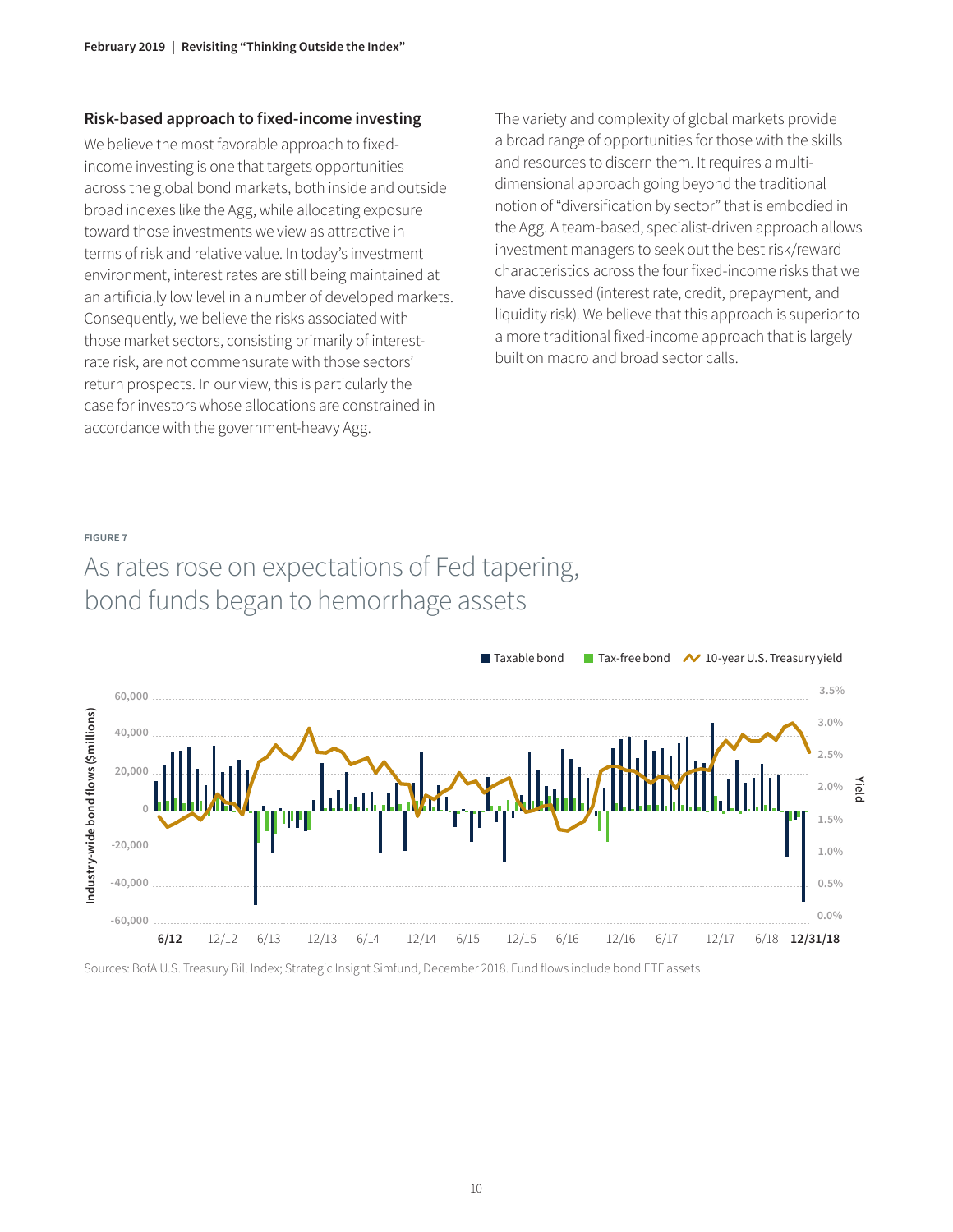Diversification does not assure a profit or protect against loss. It is possible to lose money in a diversified portfolio.

The views and opinions expressed are those of the authors as of February 2019, are subject to change with market conditions, and are not meant as investment advice.